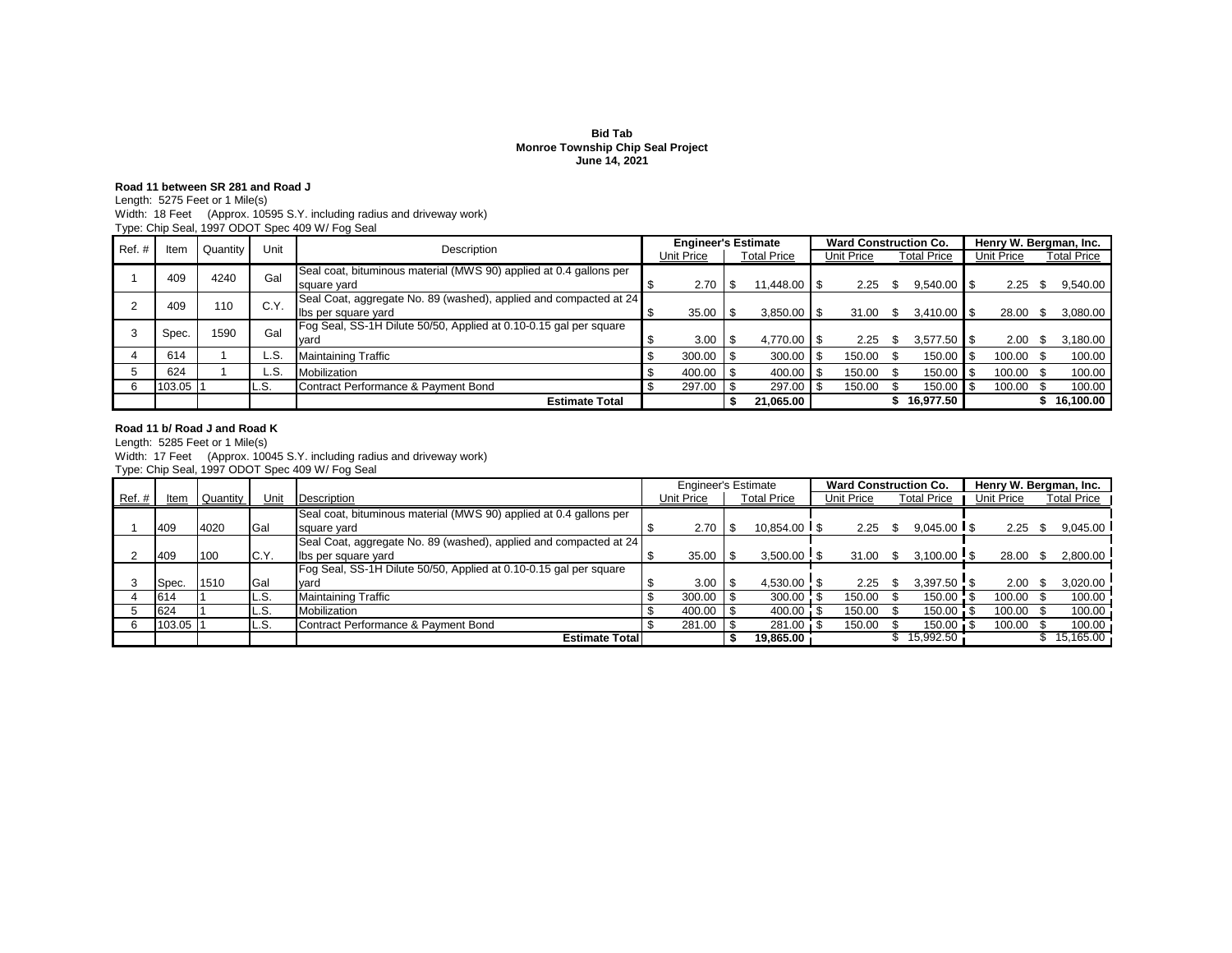## **Road H b/ Road 7 and Road 8**

Length: 5275 Feet or 1 Mile(s) Width: 15.5 Feet (Approx. 9140 S.Y. including radius and driveway work) Type: Chip Seal, 1997 ODOT Spec 409 W/ Fog Seal

|       |        |          |       |                                                                    | <b>Engineer's Estimate</b> |            |     |                    | <b>Ward Construction Co.</b> |                    |  | Henry W. Bergman, Inc. |      |                    |
|-------|--------|----------|-------|--------------------------------------------------------------------|----------------------------|------------|-----|--------------------|------------------------------|--------------------|--|------------------------|------|--------------------|
| Ref.# | Item   | Quantity | Unit  | Description                                                        |                            | Unit Price |     | <b>Total Price</b> | Unit Price                   | <b>Total Price</b> |  | Unit Price             |      | <b>Total Price</b> |
|       |        |          |       | Seal coat, bituminous material (MWS 90) applied at 0.4 gallons per |                            |            |     |                    |                              |                    |  |                        |      |                    |
|       | 409    | 3660     | Gal   | square yard                                                        |                            | 2.70       | l S | $9.882.00$ S       | 2.25                         | $8.235.00$ S       |  | 2.25                   |      | 8,235.00           |
|       |        |          |       | Seal Coat, aggregate No. 89 (washed), applied and compacted at 24  |                            |            |     |                    |                              |                    |  |                        |      |                    |
|       | 409    | 95       | C.Y.  | Ibs per square yard                                                |                            | 35.00      |     | $3,325.00$ \$      | $31.00$ \$                   | $2.945.00$ \ \$    |  | 28.00                  | - \$ | 2,660.00           |
|       |        |          |       | Fog Seal, SS-1H Dilute 50/50, Applied at 0.10-0.15 gal per square  |                            |            |     |                    |                              |                    |  |                        |      |                    |
|       | Spec.  | 1375     | Gal   | yard                                                               |                            | 3.00       |     | 4,125.00 \$        | 2.25                         | $3,093.75$ \$      |  | 2.00                   |      | 2,750.00           |
|       | 614    |          | L.S.  | <b>Maintaining Traffic</b>                                         |                            | 400.00     |     | 400.00 \$          | 150.00                       | 150.00 \$          |  | 100.00                 |      | 100.00             |
|       | 624    |          | IL.S. | Mobilization                                                       |                            | 300.00     |     | 300.00             | 150.00                       | $150.00$ \$        |  | 100.00 \$              |      | 100.00             |
|       | 103.05 |          | IL.S. | Contract Performance & Payment Bond                                |                            | 263.00     |     | 263.00             | 150.00                       | $150.00 \quad $$   |  | 100.00 \$              |      | 100.00             |
|       |        |          |       | <b>Estimate Total</b>                                              |                            |            |     | 18.295.00          |                              | 14.723.75          |  |                        |      | 13,945.00          |

# **Road H b/ Road 8 and SR 109**

Length: 5275 Feet or 1 Mile(s)

Width: 16 Feet (Approx. 9445 S.Y. including radius and driveway work) Type: Chip Seal, 1997 ODOT Spec 409 W/ Fog Seal

|        |        |          |       |                                                                    | <b>Engineer's Estimate</b> |                    | <b>Ward Construction Co.</b> |                            | Henry W. Bergman, Inc. |            |      |                    |
|--------|--------|----------|-------|--------------------------------------------------------------------|----------------------------|--------------------|------------------------------|----------------------------|------------------------|------------|------|--------------------|
| Ref. # | Item   | Quantity | Unit  | Description                                                        | Unit Price                 | <b>Total Price</b> | Unit Price                   | <b>Total Price</b>         |                        | Unit Price |      | <b>Total Price</b> |
|        |        |          |       | Seal coat, bituminous material (MWS 90) applied at 0.4 gallons per |                            |                    |                              |                            |                        |            |      |                    |
|        | 409    | 3780     | Gal   | square yard                                                        | 2.70                       | 10,206.00 \$       | 2.25                         | 8.505.00 \$                |                        | 2.25       | S.   | 8,505.00           |
|        |        |          |       | Seal Coat, aggregate No. 89 (washed), applied and compacted at 24  |                            |                    |                              |                            |                        |            |      |                    |
|        | 409    | -95      | C.Y.  | Ibs per square yard                                                | 35.00                      | $3,325.00$ \$      | $31.00$ \$                   | $2.945.00$ \$              |                        | 28.00      | - \$ | 2,660.00           |
|        |        |          |       | Fog Seal, SS-1H Dilute 50/50, Applied at 0.10-0.15 gal per square  |                            |                    |                              |                            |                        |            |      |                    |
|        | Spec.  | 1420     | Gal   | vard                                                               | 3.00                       | $4,260.00$   \$    | 2.25                         | $3.195.00 \text{ J}$       |                        | 2.00       |      | 2,840.00           |
|        | 614    |          | L.S.  | <b>Maintaining Traffic</b>                                         | 300.00                     | $300.00$   \$      | 150.00                       | $150.00$ I \$              |                        | 100.00     |      | 100.00             |
|        | 624    |          | IL.S. | Mobilization                                                       | 400.00                     | $400.00$ S         | 150.00                       | $150.00$ $\blacksquare$ \$ |                        | 100.00     |      | 100.00             |
|        | 103.05 |          | L.S.  | Contract Performance & Payment Bond                                | 264.00                     | $264.00$ \ \$      | 150.00                       | $150.00$ \ \$              |                        | 100.00     |      | 100.00             |
|        |        |          |       | <b>Estimate Total</b>                                              |                            | 18.755.00          |                              | 15.095.00                  |                        |            |      | 14.305.00          |

## **Road H b/ Road 12 and Road 10A**

Length: 3460 Feet or 0.66 Mile(s)

Width: 15.5 Feet (Approx. 6015 S.Y. including radius and driveway work) Type: Chip Seal, 1997 ODOT Spec 409 W/ Fog Seal

|       |        |          |            |                                                                    | <b>Engineer's Estimate</b> |            |  |               |  | <b>Ward Construction Co.</b> |                    |             | Henry W. Bergman, Inc. |                    |
|-------|--------|----------|------------|--------------------------------------------------------------------|----------------------------|------------|--|---------------|--|------------------------------|--------------------|-------------|------------------------|--------------------|
| Ref.# | ltem   | Quantity | Unit       | Description                                                        |                            | Unit Price |  | Total Price   |  | Unit Price                   | <b>Total Price</b> | Unit Price  |                        | <b>Total Price</b> |
|       |        |          |            | Seal coat, bituminous material (MWS 90) applied at 0.4 gallons per |                            |            |  |               |  |                              |                    |             |                        |                    |
|       | 409    | 2410     | <b>Gal</b> | square yard                                                        |                            | 2.70       |  | $6.507.00$ IS |  | 2.25                         | $5.422.50$ IS      | 2.25        | - \$                   | 5,422.50           |
|       |        |          |            | Seal Coat, aggregate No. 89 (washed), applied and compacted at 24  |                            |            |  |               |  |                              |                    |             |                        |                    |
|       | 409    | 60       | C.Y.       | Ibs per square yard                                                |                            | 35.00      |  |               |  | 31.00                        | $.860.00$ \ \$     | 28.00       |                        | .680.00            |
|       |        |          |            | Fog Seal, SS-1H Dilute 50/50, Applied at 0.10-0.15 gal per square  |                            |            |  |               |  |                              |                    |             |                        |                    |
|       | Spec.  | 905      | Gal        | vard                                                               |                            | 3.00       |  | $2.715.00$ S  |  | 2.25                         | $2.036.25$ S       | 2.00        |                        | ا 810.00.          |
|       | 614    |          | L.S.       | <b>Maintaining Traffic</b>                                         |                            | 400.00     |  | $400.00$ S    |  | 150.00                       | 150.00             | $100.00$ \$ |                        | 100.00             |
|       | 624    |          | L.S.       | Mobilization                                                       |                            | 300.00     |  | 300.00        |  | 150.00                       | $150.00$ \$        | $100.00$ \$ |                        | 100.00             |
|       | 103.05 |          | L.S.       | Contract Performance & Payment Bond                                |                            | 223.00     |  | 223.00        |  | 150.00                       | $150.00$ !         | $100.00$ \$ |                        | 100.00             |
|       |        |          |            | <b>Estimate Total</b>                                              |                            |            |  | 12.245.00     |  |                              | 9,768.75           |             |                        | 9,212.50           |